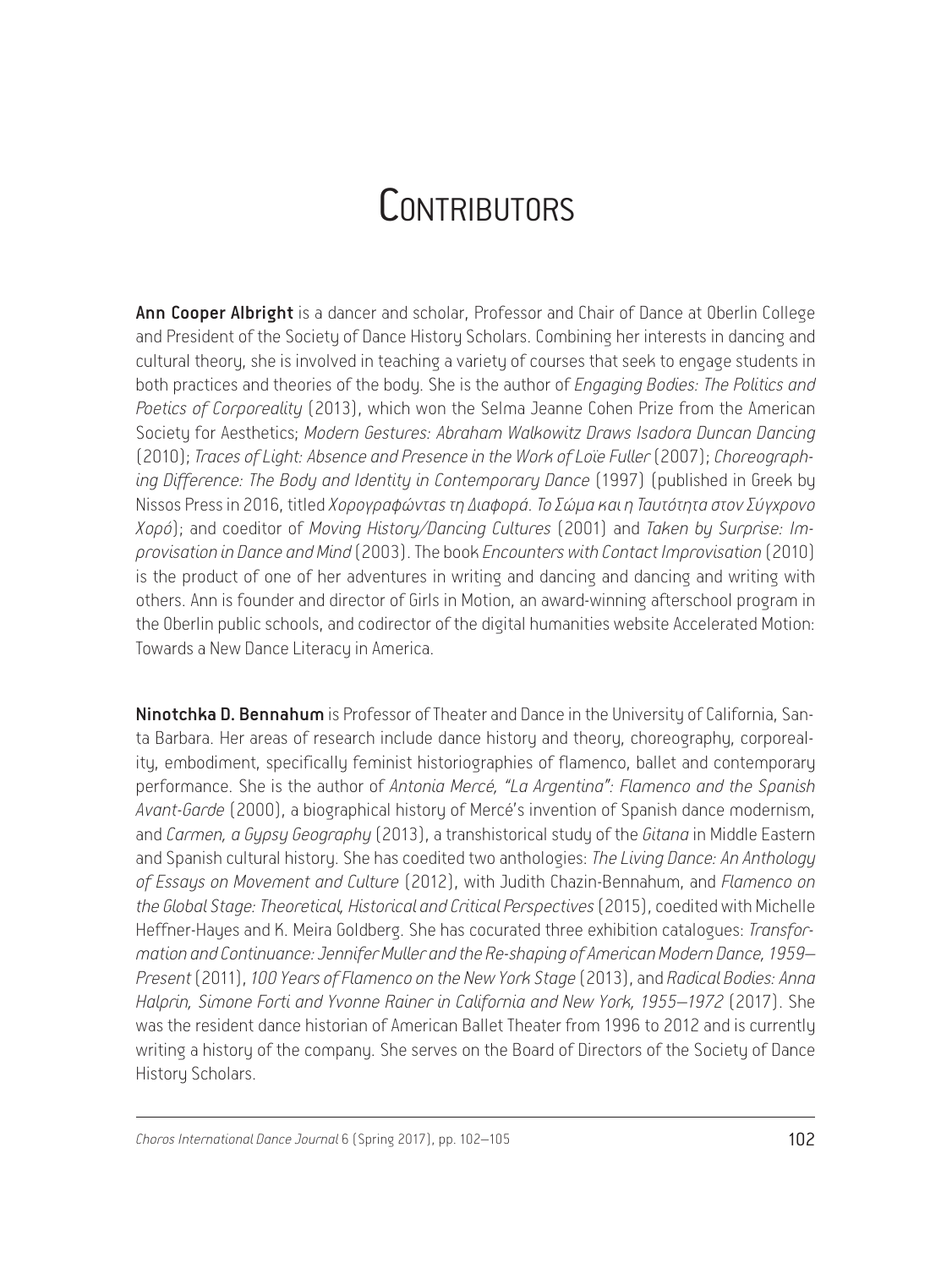Aspasia Dania is a faculty member of the Sport Pedagogy Research Lab of the School of Physical Education and Sport Science, National and Kapodistrian University of Athens (NKUA). She holds a BA degree in Phusical Education and an MSc (2009) in Dance Performance Assessment from NKUA, where she was also awarded her PhD in 2013. Since 1997 she has worked as a Physical Education and Dance teacher in primary, secondary and higher education, and she has participated as a speaker in various seminars and events for phusical educators and teachers, on topics related to new and innovative forms of expression and teaching in education. She has also participated in several phusical and dance education conferences and has published in various Greek and international scholarly journals. She holds a Labanotation Degree Diploma from the Dance Notation Bureau, USA. Her research interests and publications focus on contemporary methods of physical education and dance teaching, the training and professional development of teachers, as well as the use of qualitative research methods in education.

Ketu H. Katrak, born in India, is Professor in the Department of Drama at the University of California, Irvine (UCI); founding Chair of the Department of Asian American Studies (2002). Katrak specializes in Drama, Dance, Performance Theory, Postcolonial Literature, and Feminist Theory. She is the author of *Contemporary Indian Dance: New Creative Choreography in India and the Diaspora* (Palgrave Macmillan, 2011 / pbk ed., 2014), *Politics of the Female Body: Postcolonial Women Writers* (Rutgers University Press, 2006), and *Wole Soyinka and Modern Tragedy: A Study of Dramatic Theory and Practice* (Greenwood Press, 1986); coeditor with Dr. Anita Ratnam of *Voyages of Body and Soul: Selected Female Icons of India and Beyond* (Cambridge Scholars Publishing, 2014); forthcoming book, *Jay Pather: Performance and Spatial Politics in South Africa* (2018); coeditor with Astad Deboo of "Contemporary Dance in India", forthcoming in *Marg: A Magazine of Indian Arts* (2017). Katrak was dramaturge (2014) for *The Trial of Dedan Kimathi* by Ngugi wa Thiong'o and Micere Mugo at the University of California, Irvine. Katrak is also the recipient of a Fulbright Research Award to India (2005–2006), Bunting Fellowship (1988–1989) (Harvard/Radcliffe), among others.

Maria Koutsouba is Associate Professor in the School of Physical Education and Sport Science, NKUA, as well as Tutor in the Hellenic Open University. She graduated from the Phusical Education Department, NKUA (1989), completed her MA in Dance Studies at the University of Surrey (1991) and was awarded a PhD in Ethnochoreology by Goldsmiths College, University of London (1997). She is also specialized in Labanotation, and in Open and Distance Education. In her thirty-year-long career, she has been a member of various dance groups and has taught Greek Traditional Dance in Greece and abroad. She is a member of several Greek and international scholarly organizations and has also participated in various research projects. Her research interests and publications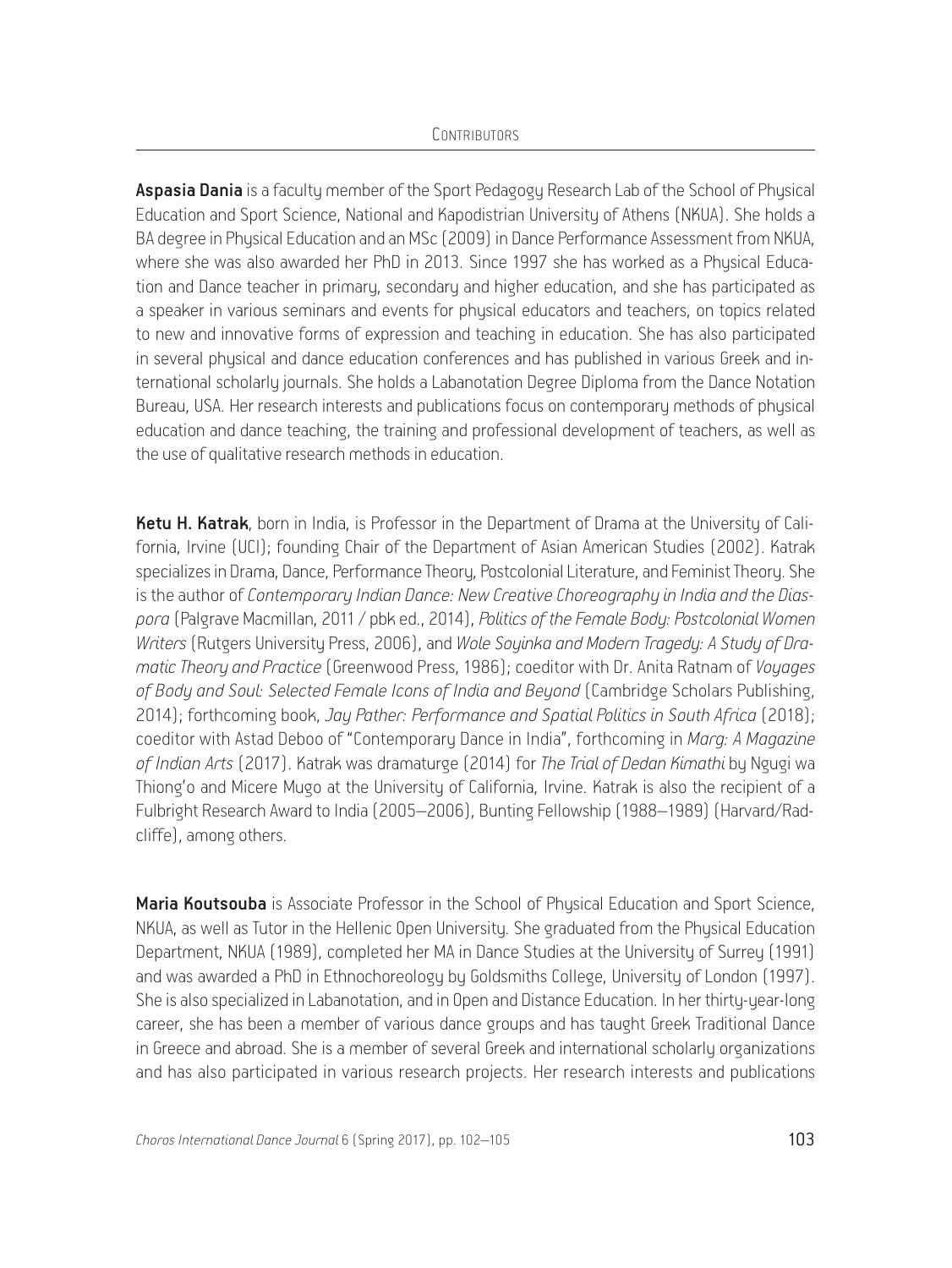focus on the connection between Human and Social Sciences and Dance, Ethnochoreology/Dance Anthropology, Dance Analysis and Criticism (notation, structural/stylistic analysis, typology, criticism), cultural policies and management, as well as education in dance, art, and culture.

**Irene Loutzaki** is a dance anthropologist, Assistant Professor in the Facultu of Music Studies, NKUA. With a grant from the Peloponnesian Folklore Foundation (PFF), she trained in Laban Kinetography (Germany), Social Anthropology and Anthropology of Dance (Northern Ireland). She was a research fellow at the PFF (1974–1996), Nafplion, involved in organizing the Dance Archive. Since 1995, as head of the Dance Group, she has participated in the Thrace-Eastern Macedonia Research Programme, sponsored by The Friends of Music Society. For several years, she conducted fieldwork in Thrace, Crete, and other parts of Greece. Her continuing research interests are in such issues as social and political dance history with a special focus on Greece and transnational flows, dance and politics, movement systems, gender and class relations, cultural policy, and cultural practices. She has published widely in Greek and English on a variety of topics, including Thracian and Cretan folk dance, and bodily practices.

Ariadne Mikou is an interdisciplinary dance artist, movement educator and emergent dance scholar interested in screendance, installations and technologically-mediated performances. She is currently pursuing her practice-as-research PhD (Department of Dance, University of Roehampton) funded for three consecutive years by the University of Roehampton. Her research focuses on the social and body-spatial forms emerging from the intersection of expanded choreography, architecture and film. She also holds a BA in Architecture from the Aristotle University of Thessaloniki (Greece) and an MFA in Dance from the Ohio State University (USA), which was funded by the State Scholarship Foundation of Greece. Her works have been presented in several countries and in various venues. In 2011 she cofounded future mellon/not yet art, an art-research roaming collective, which enables her to choreograph relationships between artists and embark on curatorial explorations.

Betina Panagiotara is a dance theorist and journalist. In 2017 she completed her PhD thesis at the University of Roehampton (UK), examining the contemporary dance scene in Greece amidst the sociopolitical crisis, focusing on emerging artistic practices and collective working modes within a neoliberal context. Her research was supported by the Alexander S. Onassis Public Benefit Foundation. She holds a BA in Media and Communication (Panteion University, Greece) and an MA in Dance Histories, Cultures and Practices (University of Surrey, UK). She collaborates with artists in research, dramaturgy and production. Her research interests are in dramaturgy, dance history, politics, and